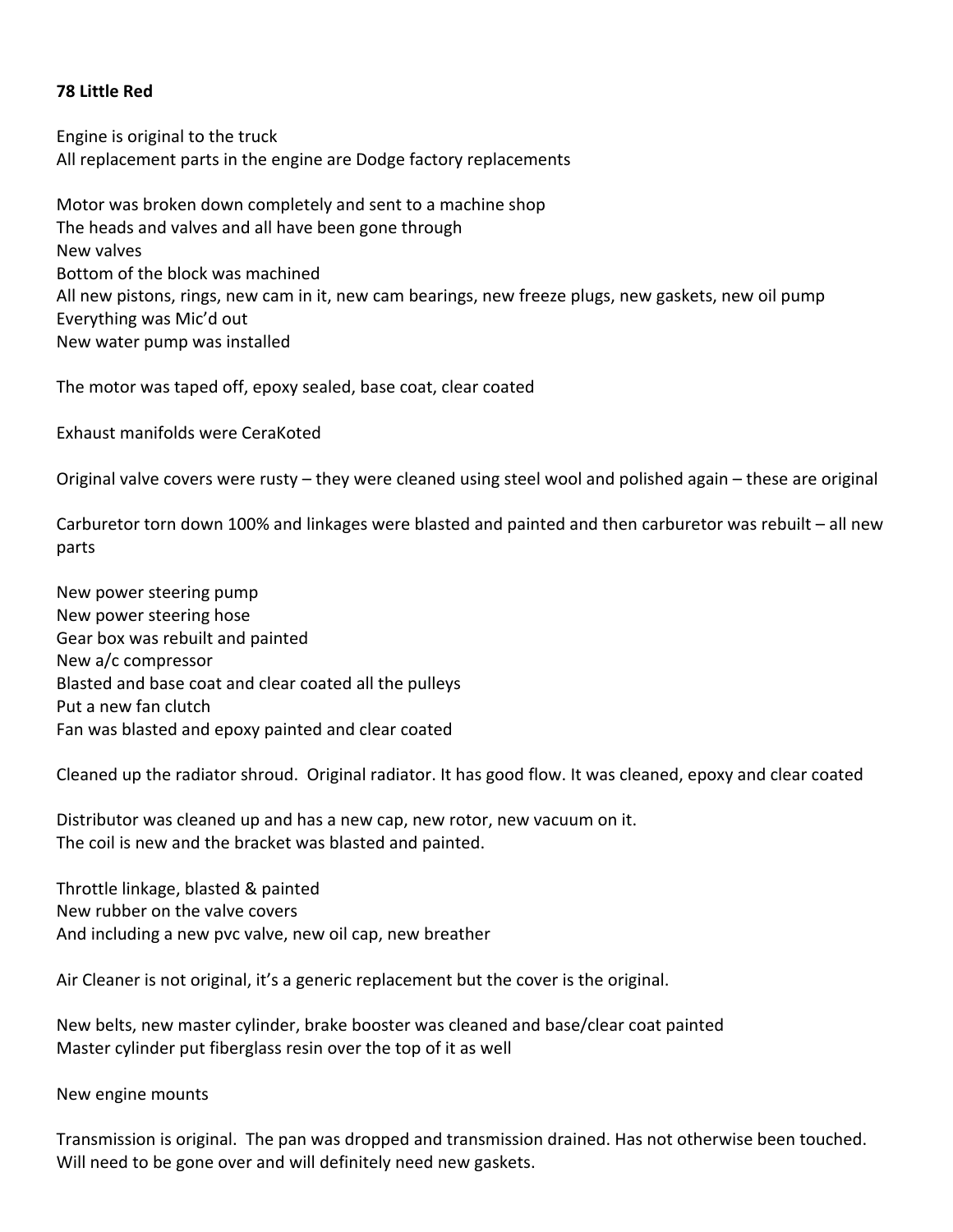Booster is original and was cleaned, base and clear coated. Master cylinder is new, base and clear coated Calipers taken off and painted silver. Brake lines are detached, hard lines may be able to be reused, rubber lines will need to be replaced.

Suspension – needs shocks.

The frame up front was pressure washed, wire wheeled, and was not disassembled but was base epoxy coated and semi-gloss used on the frame

Removed the fender wells, fixed rust on them with welding

The bed was removed

Bed is disassembled into Tailgate, bed sides with fenders still attached, and bed front. There's new wood and aluminum slats to redo the bed floor. There are two metal strips on the bed to keep it square – these had to be cut to disassemble the bed and need to be replaced.

Wire wheeled the whole frame in the back Cleaned it with a pick Taped off cab and transmission Epoxy sealed and then painted frame black with semi-gloss Epoxy sealed and painted the frame up underneath the cab Reinstalled the cover to the rear-end Painted the drums, the entire back of the truck is painted

Did an acid bath on the gas tank

The exhaust was welded for a couple of little holes and then it was wire wheeled and repainted with hightemp silver paint. FlowMaster mufflers.

Front grill is aluminum good condition, will need to be polished. One small ding in it. The lights can be reused or replaced, preference of owner.

Back lights – have originals but also have purchased generic replacements.

## **Cab and interior:**

The heater box was removed, taken apart. It was bleached and cleaned with vinegar and all the ducts were cleaned as well. Vents were repainted (silver part)

The dash was removed. Holes in the dash from (CB Radio or something) they were welded, some dents hammered out, then sanded down and painted. Ready to be reinstalled

Then the fine little parts (knobs, buttons etc) of the dash all polished, the wood trim was cleaned up and polished out.

Gauges haven't been touched.